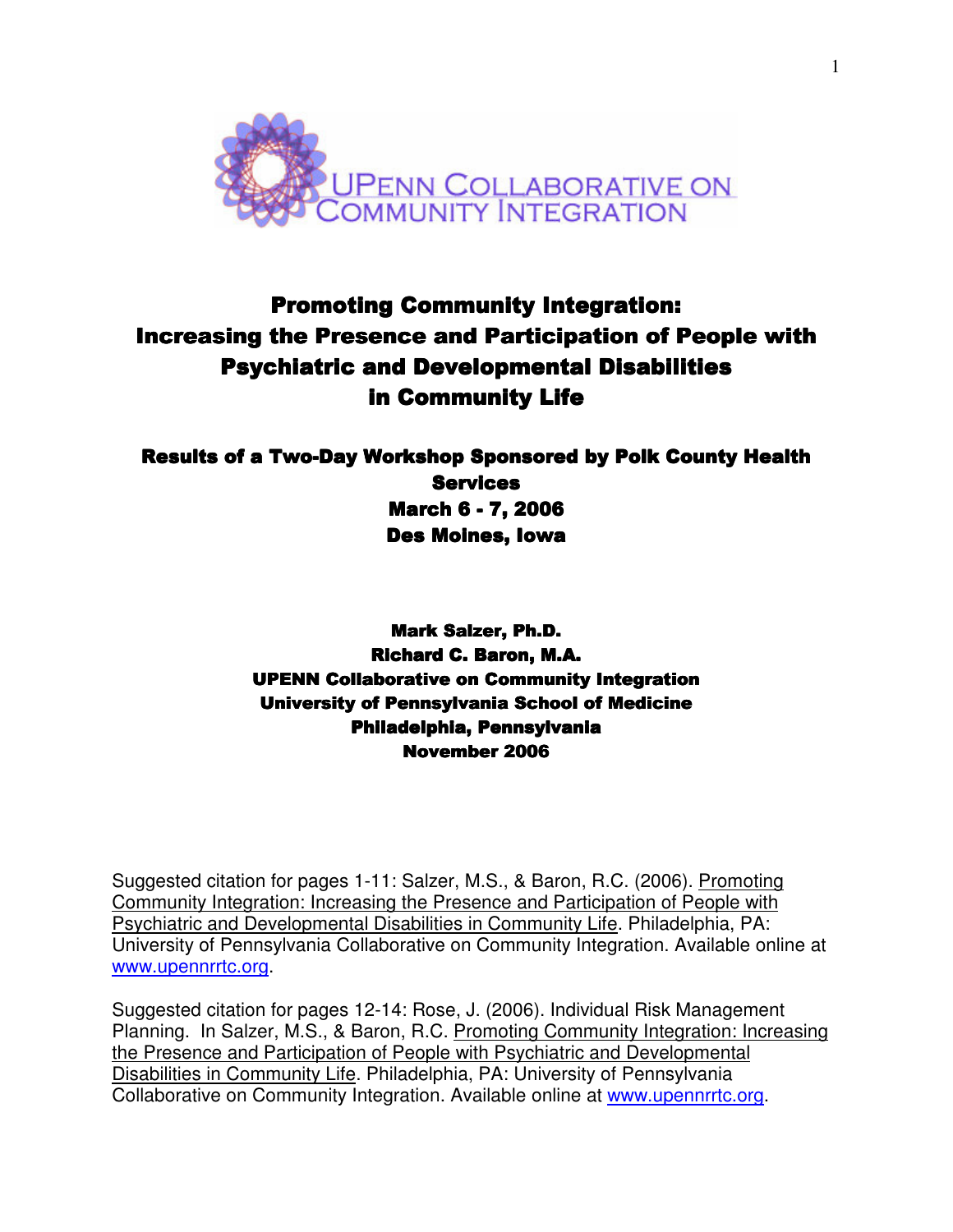#### **Introduction**

Strengthening the community integration of people with mental illnesses, mental retardation, and developmental disabilities will require a collaborative effort bringing together individuals with disabilities, provider programs, MH/MR/DD systems decision-makers, and the broader community to address the barriers that keep people with serious disabilities from effectively pursuing the opportunities in life that are available to others.

Polk County Health Services, in Des Moines (IA), has pursued community integration and recovery goals for these disabled groups for many years, gradually transforming their policies, programs, and practices so that more consumer-centered and community-based services were available to individuals struggling to move beyond the everyday limits placed on their lives within more traditional service networks. Recently, the county program, in coordination with local providers, determined to re-vitalize these efforts by exploring in greater depth the barriers that still remained in realizing the goals of a community integration approach.

Working with the UPENN Collaborative on Community Integration – a Rehabilitation Research and Training Center funded by the National Institute on Disability and Rehabilitation Research (NIDRR) and based at the University of Pennsylvania's Department of Psychiatry – county officials and program providers developed a two-day program (March 6 -7, 2006) that focused on several inter-related goals: first, they sought to more clearly define community integration and the barriers that remained to its genuine realization; second, they framed a series of recommendations for addressing those barriers that were designed to help direct service staff with ideas on how to work with consumers to develop a plan that would help each individual become more involved in his or her community; and, third, they examined the risks – to clients, counselors, and communities – associated with realizing community integration goals and then looked at the best strategies for managing those risks responsibly.

The group that gathered in March consisted of county officials and program executives, case managers, service coordinators, program line staff, families and consumers, and the recommendations that emerged reflected their varying perspectives. The two-day session was coordinated by Mark Salzer, Ph.D., the Director of the UPENN Collaborative (based in Philadelphia) and John Rose, a Vice President of Risk Management for the Irwin Siegel Agency, an insurance provider active in the field.

The group focused on a set of ten critical barriers that were seen as emerging from quite different sources – from the clients themselves, from program staff and program design, from the MH, MR, and DD systems and their preconceptions and procedures, and from the community itself – and then struggled to define a range of strategies that could effectively help clients and staff to move forward. Just as importantly, the group looked at barriers and strategies in each of eight different 'dimensions,' with each dimension describing a specific arena of community life: employment, education, civic responsibility, recreational activities, etc. While not entirely comprehensive, the eight dimensions in which they discussed barriers and strategies convey the scope of the challenge and the likely complexity of the response required.

This report provides an overview of the group's deliberations. At several points those who participated divided into separate groups, with each group identifying barriers and making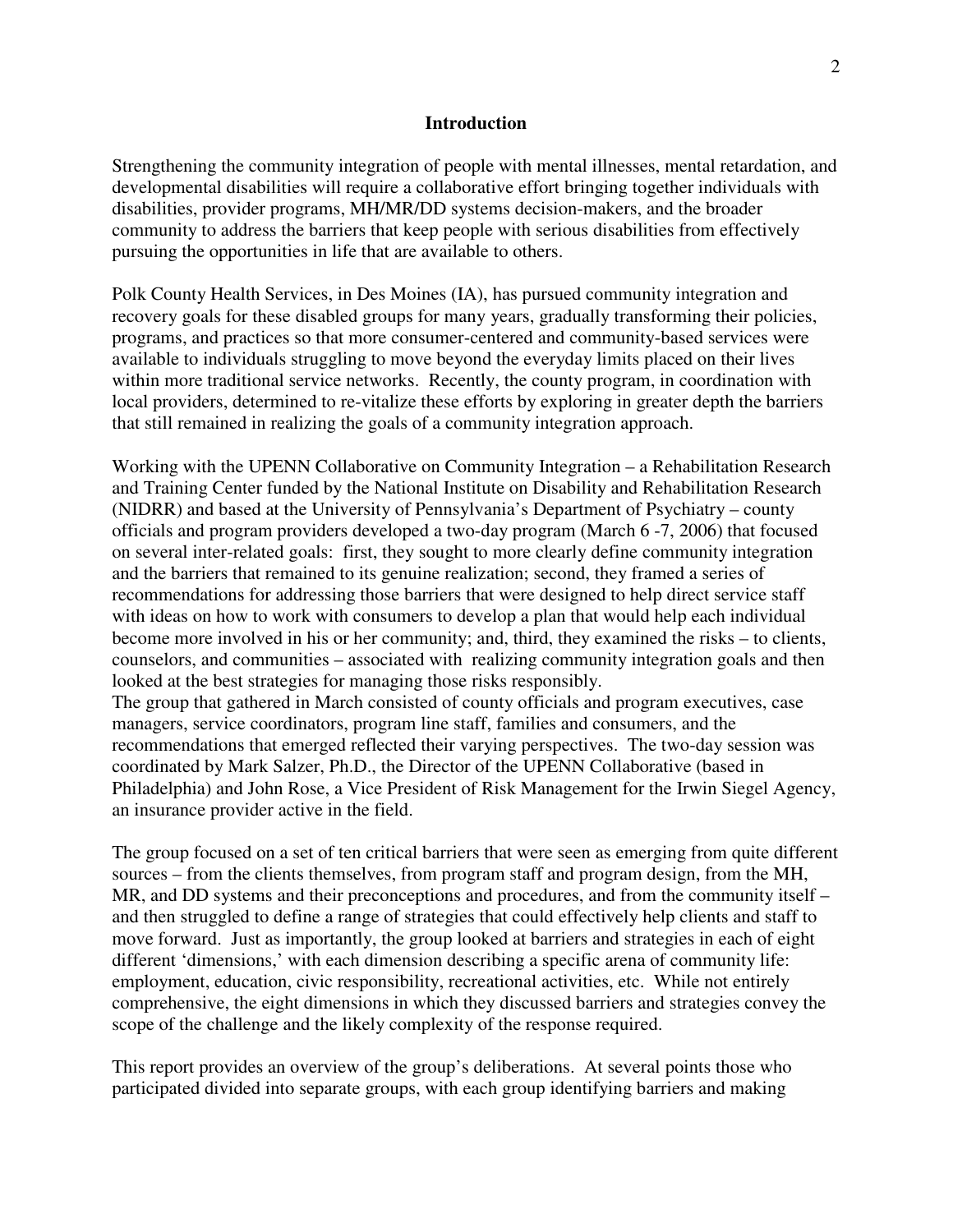responsive recommendations within the framework of one of the eight specific life dimensions: each group took careful notes, and their deliberations have been closely examined and synthesized to provide this overview of the two-day program's results. This report begins with a summary of the major barriers identified across several dimensions and then reports on recommended community integration strategies in each dimension, identifying several dozen specific approaches that might provide a framework for Polk County – or, potentially, for other county systems or other agencies – to determine priorities as they move toward greater levels of community integration.

Each of the individual strategies noted here would require far greater detail prior to implementation, of course, but the richness of this variety suggests that there is considerable potential for progress. Finally, this report provides a brief overview of three over-arching issues: first, the need for an action agenda that would prioritize these strategies for implementation; second, the importance of transforming policies, programs, and practices with a more complete awareness of related risks and the risk management strategies that can be responsive to consumer, staff, and community concerns; and, third, the necessity of building into community integration plans a capacity to assess the success of its strategies for promoting more genuine community integration.

#### **Barriers to Community Integration**

The Iowa group's consideration of barriers ranged quite widely, from specific funding patterns that limited agency flexibility to a broad consideration of community attitudes that foreshortened the chance for clients to feel at home in their own neighborhoods. Here, we focus on the ten most frequent and most salient barriers identified, and they provide a portrait of a system of care in which everyone has a portion of the burden to shoulder in addressing the current limitations faced by those with disabilities in attempting to move from mere 'presence' in the community to a far more robust sense of 'participation' in community life.

*Client Capacities.* The group acknowledged the impact that mental illness, mental retardation, and developmental disabilities can have on the community integration of clients, as well as the varying ability of service systems to offer people the support they need to minimize those problems. The group noted the undeveloped social skills of many clients, their widespread anxiety when attempting greater connection to the community, and the sense of hopelessness that permeates many of their decisions about their lives, but argued that far more could be done to help clients develop both the skills they need and the recovery-based sense of hope for their own futures that is required if community integration is to be a realistic goal.

*Client Knowledge Levels.* More frequently, however, the group noted that clients were often very ill-informed about the opportunities available to them in the community: unaware of the opportunities for vocational training and/or job placement; unaware of housing options or recreational activities in their communities; unaware of their rights and responsibilities as citizens; and unaware of the range of everyday community resources – congregations, clubs, and civic associations – that they could readily join. Again, the group was clear that community integration could be vastly increased if provider agencies took greater responsibility for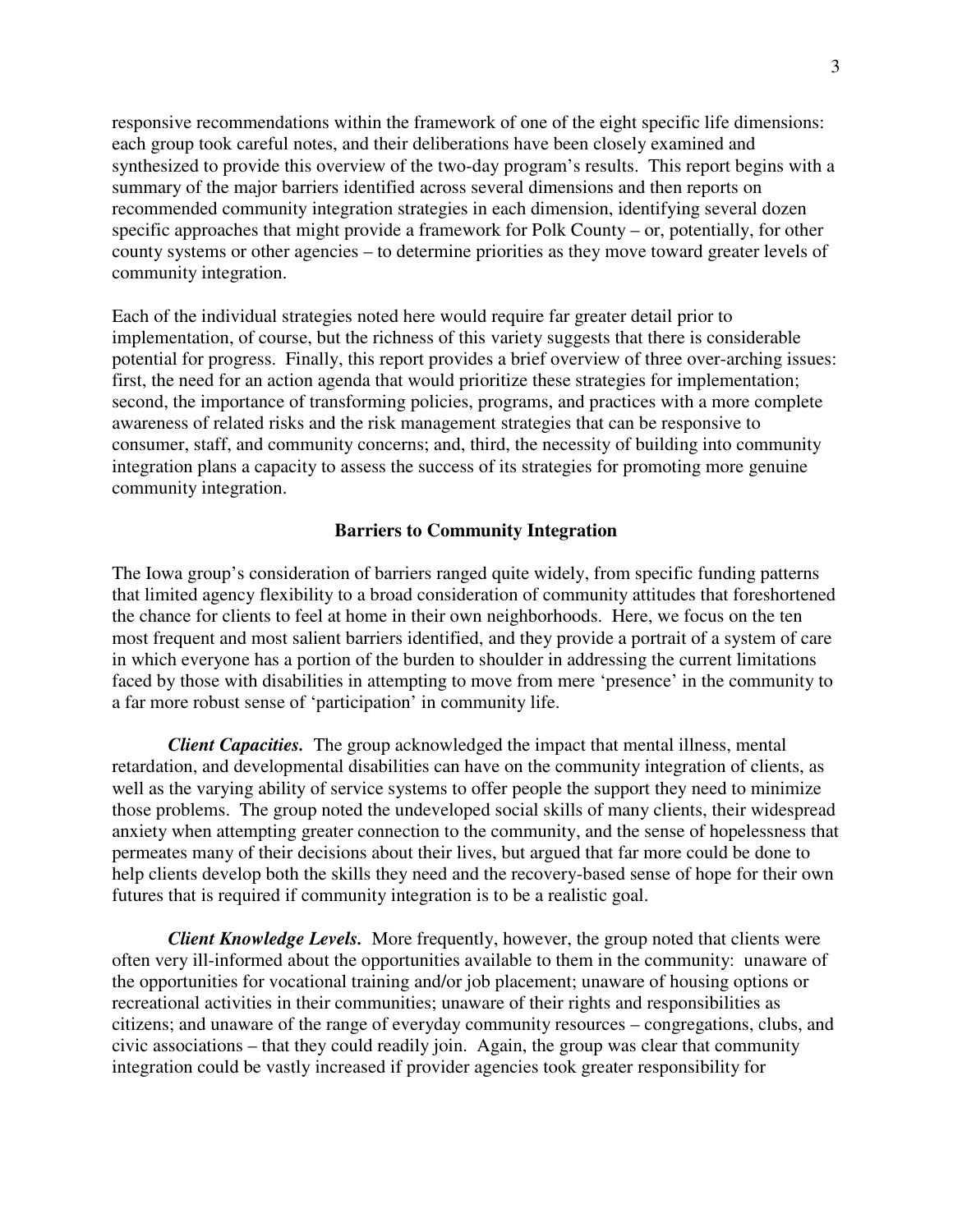providing clients with the information (as well as the skills and support) they need to make use of those resources.

*Transportation.* Still more frequently, and not surprisingly in this part of the country, the group focused on the lack of access to transportation to facilitate client engagement in community activities. Without adequate public transportation or driver's licenses, or the financial wherewithal to operate a car, clients were often unable to access those community opportunities in which they were interested – whether it was a job, a social event, a church service, or a course at a local community college. A number of strategies – for car ownership, agency-operated bus services, improved and targeted public transportation – spoke to the isolation that many of their clients experience and the frustration of both staff and clients with the limitations this imposed on their lives.

*Agency Attitudes.* The group was often blunt in its assessment of the attitudes of provider agency staff within the MH/MR/DD provider network: in nearly every dimension, the resistance of staff to support clients in their efforts to engage in community life was noted. Participants in this two-day program were aware that staff had too little confidence in client capacities and were too fearful of the consequences for clients of their community encounters, both reflecting and reinforcing the clients' own concerns and sense of hopelessness. Many suggestions focused on staff training within the MH/MR/DD agencies themselves, awakening staff not only to client capabilities but also to the wide range of opportunities – the varied dimensions of community life – that their clients could and should explore.

*Risk Management.* The group recognized that a significant aspect of negative agency attitudes – and of similar resistance to community integration initiatives among clients themselves, their families, and the community - lay in the perception that each effort to heighten client engagement in community life entailed risks, and that many risks – of de-stabilization or re-hospitalization, or rejection or ridicule, of financial strains or relationship losses – would be difficult for clients to sustain, and there was a good deal of discussion about how to identify, evaluate, and respond to those risks so that client progress was not derailed by preemptive decisions to avoid stress, risk, or everyday challenges by refusing the offer the support clients might need to move in new directions.

*Agency Rules and Regulations.* To be fair, the group also recognized that some aspects of staff resistance are based in the rules and regulations of the MH/MR/DD systems: the definitions of staff roles often limited staff innovations; the '9 to 5' workday was often at odds with the need for supportive programs on weekends and in the evenings; caseload size and paperwork requirements could set parameters for staff experimentation; and limited agency funds made it impossible to pursue many ventures or support more client-run initiatives. The group grappled with the combination of regulatory limitations and agency conventions that needed to be confronted if the opportunities for community integration are to be expanded.

*Community Attitudes.* The group was particularly concerned about the way in which community attitudes created substantial barriers: the negative effects of prejudice in the community were noted in every dimension, limiting job opportunities, social networks, family life, housing opportunities, and religious activity. People with almost any disability, the group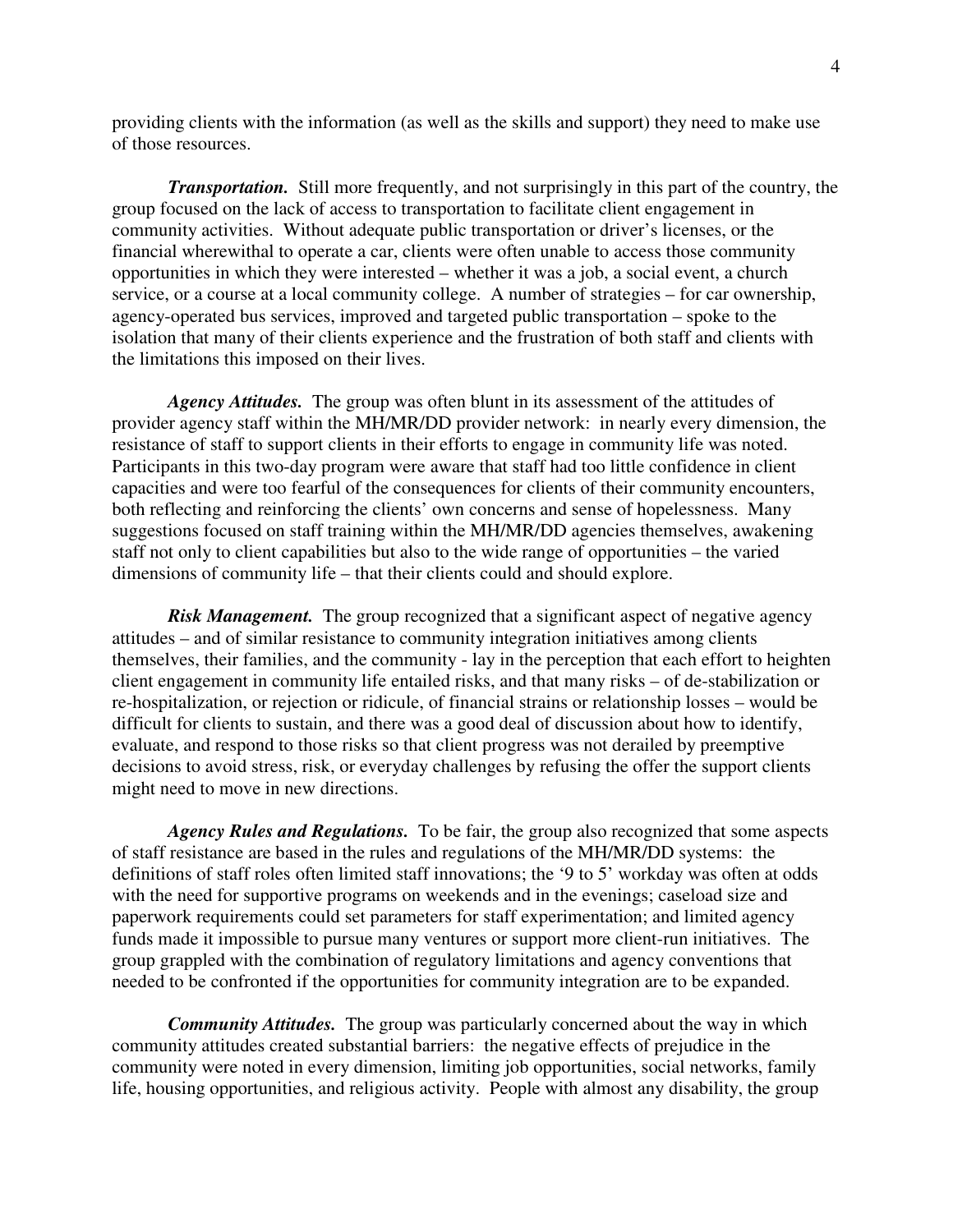here reported, felt either invisible or unwelcome, and the group felt that little progress toward community integration could be made without significant educational programming in the community about mental illness, mental retardation, and developmental disabilities. Both large scale educational initiatives and more personal ones (e.g., promoting community members as mentors; supporting clients as volunteers) were among the suggestions repeated in each dimension as effective approaches.

*Family Resistance.* The group spoke frequently about the degree to which family members resisted community integration: parents fearful of the emotional consequences if their adult child experienced rejection; siblings concerned about whether a sister or a brother would lose their eligibility for SSI/SSDI if they successfully explored an interest in work; and a general sense of over-protectiveness that lead to unnecessary isolation. The group recommended a number of family education and family support programs that would make them partners – with clients and staff – in promoting greater community integration for their relatives, and – potentially – creating a new generation of public advocates within the families of those with serious mental illness.

*The Challenge of Empowerment.* One of the principles at the heart of community integration is the 'empowerment' of the individual with a serious psychiatric or developmental problem; that is, each individual's inherent authority over his or her own life. The group felt that neither staff nor clients in their communities fully grasped the concept of empowerment or its implications: that clients had inalienable rights to life in the community; that clients could not only make judicious choices for themselves but also operate consumer-run programs for others; and that civil liberties were fully theirs. The group proposed a wide series of educational programs on empowerment – for clients, for staff, for family members, and for policy makers – to help bridge this knowledge gap.

*Funding.* Many of the participants in this exercise also understood each issue within a financial context: Were there funds available to support new programs and new training initiatives; Could the rules and regulations that managed public funds be made more flexible to insure that staff roles and program structures could respond to the community integration imperative? Could public support be generated to support new programming – such as new transportation approaches - that made community integration more possible? The group struggled to find ways to insure that community integration would not be short-changed, and participants were unambiguous about acknowledging that this remains among the most fundamental challenges to be resolved in the future.

#### **Strategies**

With these ten barriers identified, the group turned to specific suggestions – strategies – they felt were worthy of further exploration. Some are quite specific, others more general, and still others quite vague, but taken together they offer a portrait of a rich landscape of ideas and possibilities. We address them here within each of the eight dimensions because they offer quite specific proposals for addressing very particular barriers.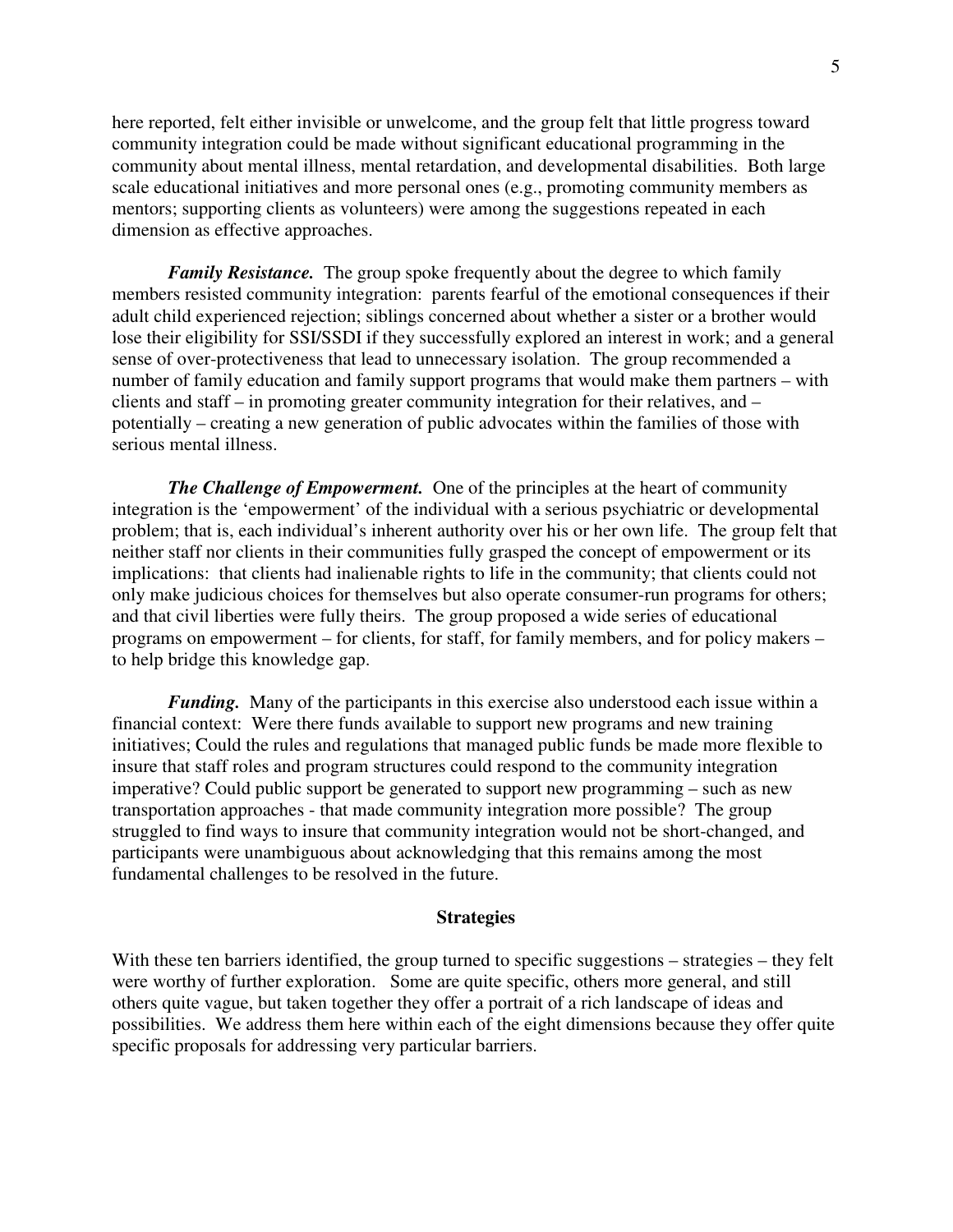*Citizenship and Civic Engagement.* To help people with disabilities play a more robust role in the civic life of their communities, programs could:

- provide educational programming to clients to familiarize them with local, regional, state, and national issues, particularly those that may play a role in future elections;
- sponsor forums in which political candidates or civic groups could discuss both sides of controversial issues, particularly those in which groups of clients may have a special interest;
- create and use 'practice voting booths' before local and national elections to help familiarize clients with the procedures of voting, and to spur their interest in participating in the election process
- support clients as they volunteer in civic groups that address public issues, helping clients to determine their personal interests and matching clients to local interest and advocacy groups in the community;
- develop a 'mentoring' program in which volunteers from civic groups or political organizations agree to provide additional supports to the individual with an MH, MR or DD diagnosis who is interested in joining their group; and
- fund a series of programs to help clients better understand their rights, the organizations that exist to help protect their rights, and the best ways in which to utilize that support.

*Education.* To help people with MH, MR, or DD problems resume and complete their educations and to better prepare them for better-paid employment, programs could:

- work with local schools, community colleges, and universities to develop academic programs that provide supports people may require to successfully apply to and complete certification and/or degree programs;
- develop 'educational guides' for consumers that both encourage them to continue their educations and provide them with helpful hints with regard to applications, scholarships, course work, and degree/certification completion;
- identify existing scholarship funding for consumers who wish to continue their education, assist consumers in applying for those funds, and advocate for new funding to support these educational initiatives;
- develop 'supported education' programs based on one of the existing and well documented successful supported education programs – in which service providers offer support to the consumer seeking to complete his or her education;
- design and advocate for a range of educational accommodations (e.g., more time to complete tests, more explicit instructions for assignments, etc.) that students with disabilities may require in order to succeed in school;
- provide or find funding for child care services for individuals with children who could not otherwise attend school, as well as provide transportation money for school attendance;
- develop a plan to help students at every educational level to: complete high school; enter and/or resume two-year or four-year college programs, work toward job certifications for employment; or pursue graduate education;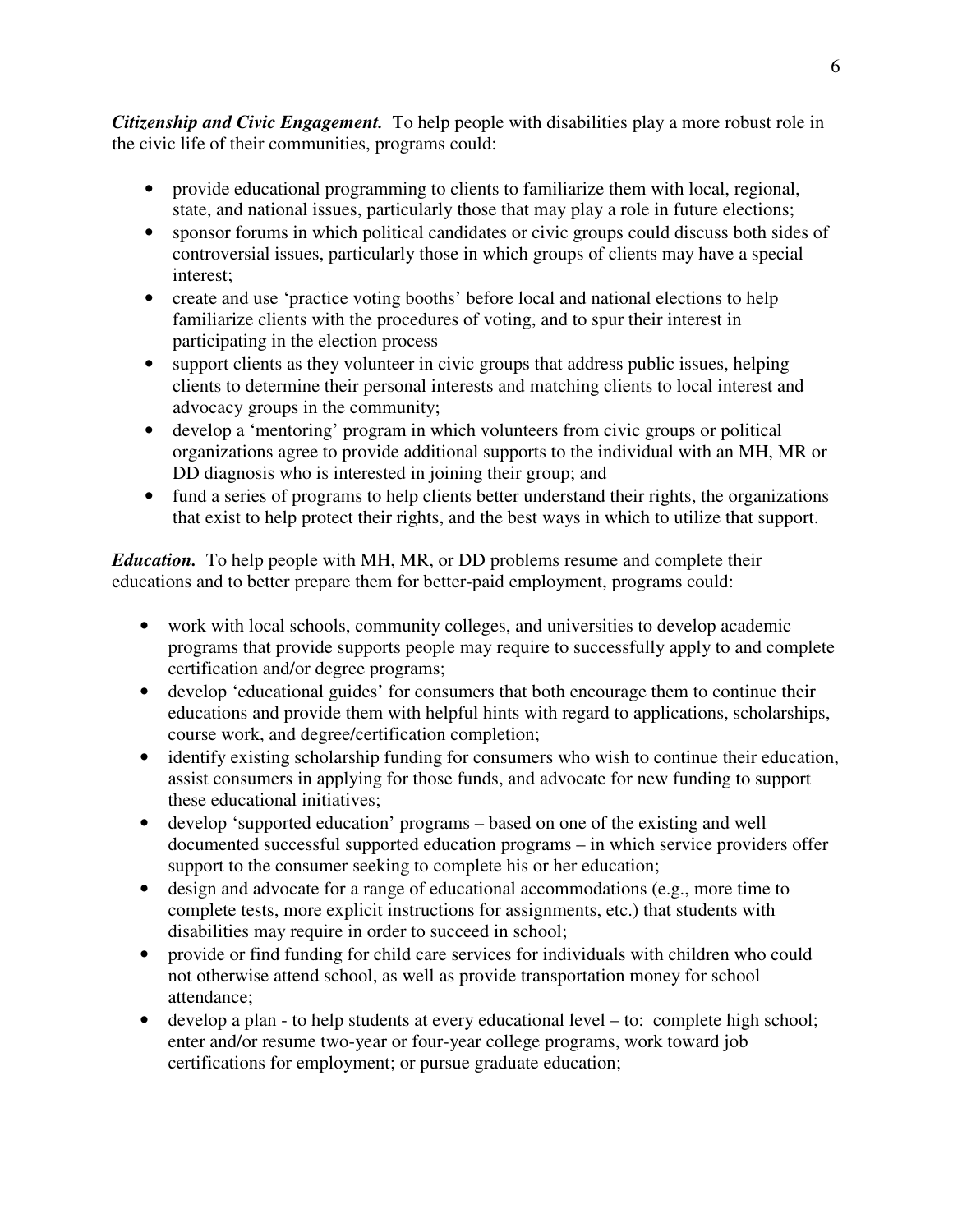- establish a 'school liaison' position within their agency to help students explore educational opportunities and scholarship programs as well as help schools meet the needs of these new special students;
- establish a 'buddy program' in which volunteers, rather than staff, provide the support students need in resuming their educations, providing a mixture of academic and personal support; and
- develop a 'student mentor' program in which non-disabled students within educational programs – as volunteers or for a fee – provide ongoing support to those with mental illness, mental retardation, or developmental disabilities.

*Employment.* To increase the rate of employment and the pay and benefit levels among those who do work despite serious illness, programs could:

- initiate job coach / supported employment programs in which a staff member works closely with individual clients to determine their vocational interests and capacities, quickly helps to place them on a job, and provides ongoing support;
- develop educational programs to expose clients to the world of work, to the benefits and risks of re-entering the competitive labor market, and to the variety of rehabilitation resources available to them to assist them in going back to work;
- develop expertise in the 'work incentive provisions' of the Social Security Act to help clients make informed decisions about the financial risks associated with returning to work;
- work closely with area 'temporary worker' placement agencies to provide clients with short-term entry-level positions as a way to expose clients to the demands of the competitive labor market;
- invite former clients who have successfully returned to work to talk on a regular basis with current clients about the rewards of employment, the various challenges they may have faced, and the supports they received in the process;
- improve the relationship between their own rehabilitation staff and programs and the business community, inviting business persons to participate in advisory committees and responding to the needs of employers working with clients;
- develop a variety of transportation solutions for clients who need to get to work but do not own a personal car: volunteer drivers; vans with well established routes; an expansion of public transportation routes; utilization of cabs; etc.;
- develop a 'co-worker as mentor' program at job sites, in which a volunteer (or paid) coworker would provide support, guidance, and ongoing critiques to the individual with mental illness, mental retardation, or developmental disabilities;
- develop 'natural support systems' (circles of support) composed of co-workers, family members and friends, as well as rehabilitation workers, to offer ongoing support to the individual who returns to work; and
- offer training to employers, their non-disabled staff, and others about disabilities, those with disabilities and their challenges in holding down a job, and the supports that business can (and sometimes have to) offer to such individuals.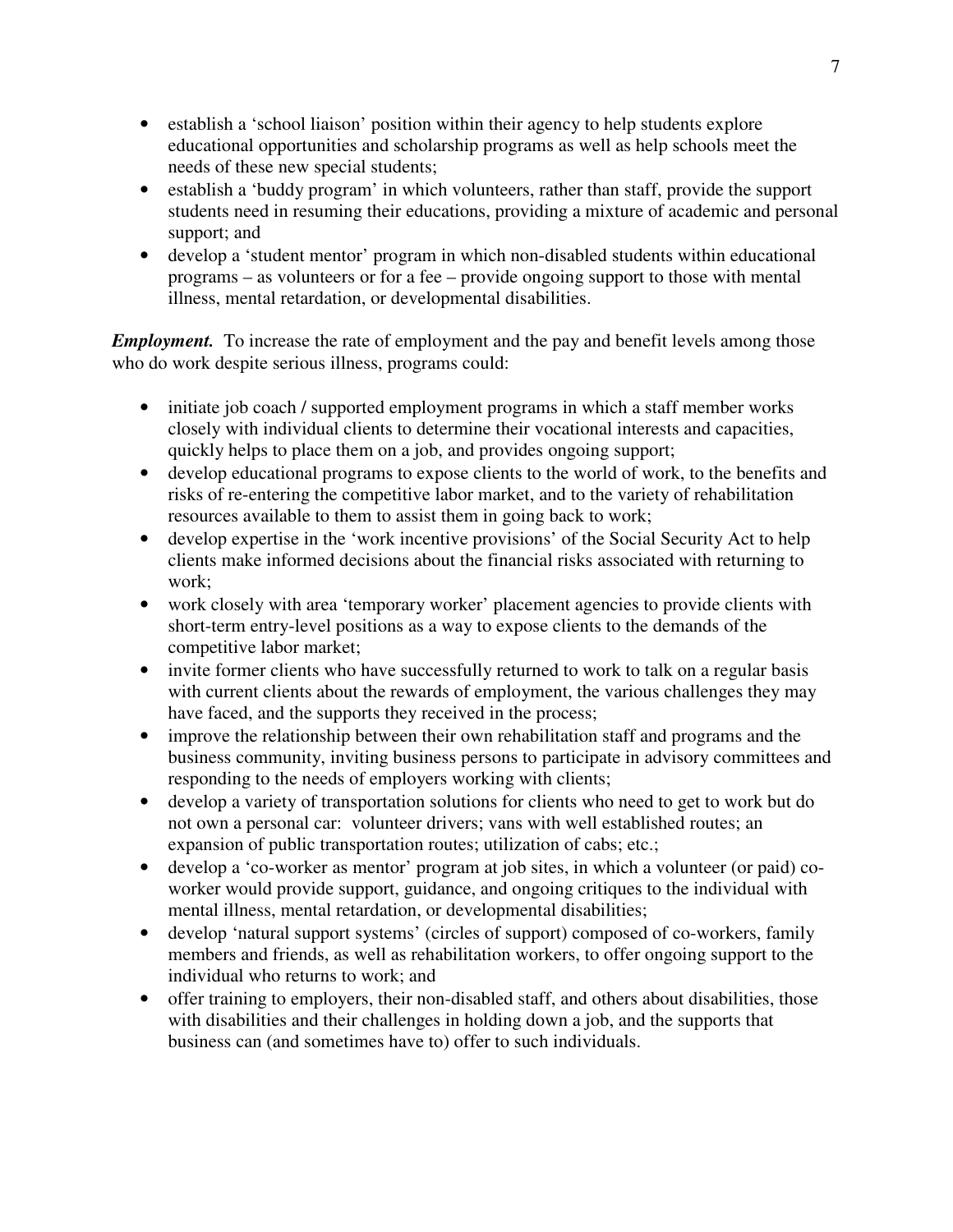*Housing.* To broaden the quality, range, and accessibility of housing for people with serious disabilities, programs could:

- design and implement landlord educational programs about mental illness, mental retardation, and developmental disabilities, and the challenges (and successes) in the lives of those individuals who live independently;
- insure that more of those living independently are engaged either in vocational rehabilitation programs leading to employment or are employed, at least half-time, as a way to stabilize, with their own incomes, their living arrangements;
- offer support and protections for landlords (rent guarantees, 24/7 availability in times of crises, payment of rent during hospitalizations, etc.) as a way to encourage the availability of housing and the support offered therein;
- explore the prospects for 'home ownership' for those with disabilities and work to change those policies that make clients ineligible for other supports if they have significant financial investments in their own homes;
- insure that those who have had success in living independently have a regular opportunity to share their stories with consumers who are doubtful about their own ability to do so;
- develop 'loan programs' that help consumers either to purchase their own homes or to meet security deposit arrangements, or to adequately furnish a home or apartment that they rent;
- develop new ways to link consumers with potential roommates, both other consumers and others without disabilities, in order to limit the sense of isolation among many consumers who live on their own;
- advocate for tax incentives to landlords who rent and/or provide additional personal supports to clients, as a way to recognize and reward their participation;
- work more closely with community development corporations developing low-income housing in depressed and/or minority communities to insure that some properties are setaside for service consumers;
- develop a 'volunteer representative payee' programs to help those within the MH, MR, and DD populations who choose to live independently to manage their monies more effectively and for the long-term;
- work with public transportation authorities to insure that low-income housing that clients utilize has access to public transportation routes, helping clients to return to programs, employment, and friendships more readily; and
- expand the training they offer to residential staff to help staff develop effective relationships with clients, in order to provide necessary support and avoid overly dependent linkages.

*Recreation.* To help consumers participate in the social and recreational life of the community, programs could:

• provide regular information to clients about recreational and social opportunities in surrounding communities, as well as help small groups of clients to participate in community events together;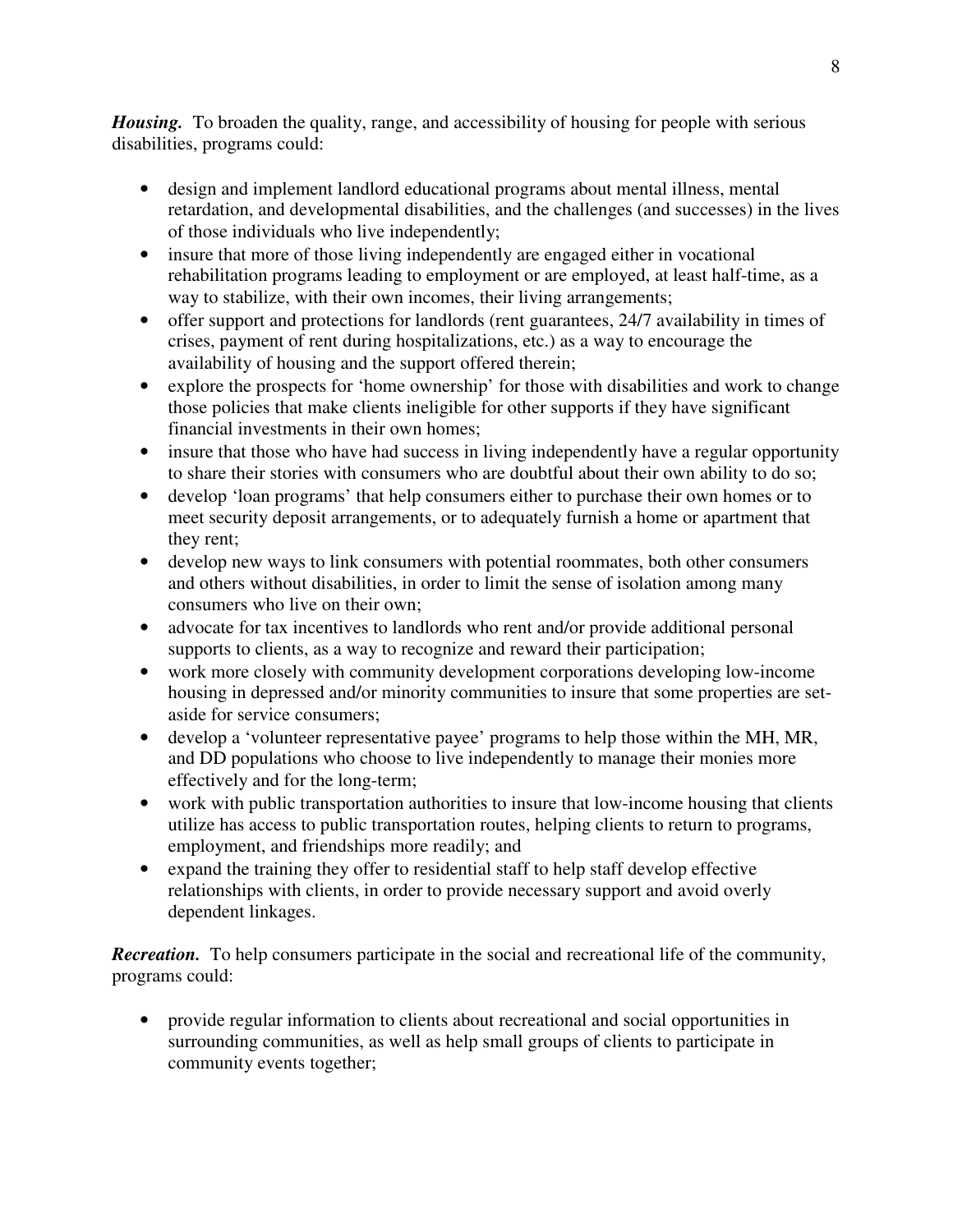- provide access to community events through computer listings of social and recreational opportunities, and insure that computer access is available to clients, who may also need training in order to access the information they need;
- redefine staff roles so that personnel are available to help clients determine interests, contact social and recreational programs, and provide on-the-spot supports until clients are able and willing to participate on their own;
- develop mobile crisis teams to respond to emergencies in the community, and work with other social and recreational programs to better understand consumers and the social challenges they face;
- offer more weekend and evening programs and supports that make it more likely that staff will be able to provide social and recreational supports within community settings rather than just within the agencies;
- more aggressively seek donations (of tickets) to sports, cultural, and community events that could be provided to clients who might not otherwise attend, and develop a way for clients and their agency to 'pay back' this generosity;
- train staff to be more sensitive to the individual social and recreational needs of clients and to develop the skills to assist clients in participating in the social and recreational life of the community;
- develop an approach to transportation of clients to social and recreational opportunities that is less stigmatizing than the 'agency van' that now often provides access to many community events;
- establish a new staff position access advocate to work with both clients and social and recreational programs within the community to insure that clients are both welcomed and supported as they participate;
- initiate a broad-based public education program designed to make community members more aware, more comfortable with, and more supportive of the presence and participation of those with serious disabilities in community events;
- develop 'support groups' to help clients who do choose to participate independently in social and recreational events to talk about their feelings, experiences, and suggestions for the future with one another; and
- help clients to identify past social connections (family and friends, civic groups and sports clubs) and develop a plan to revive all or a portion of those relationships.

*Peer Support and Self-Determination.* To help consumers establish more control over their lives, programs could:

- provide a wide array of educational programs targeted to consumers and outlining the fundamentals of consumer empowerment, peer support, and consumer-run programming;
- provide intensive educational services for staff in order to familiarize them with consumer empowerment principles, peer support models, and consumer-run services, with an emphasis on the new roles required of staff;
- develop an ongoing public speaking programs utilizing both consumers and staff to talk about the principles of recovery and empowerment and the importance of 'hope' in the lives of consumers;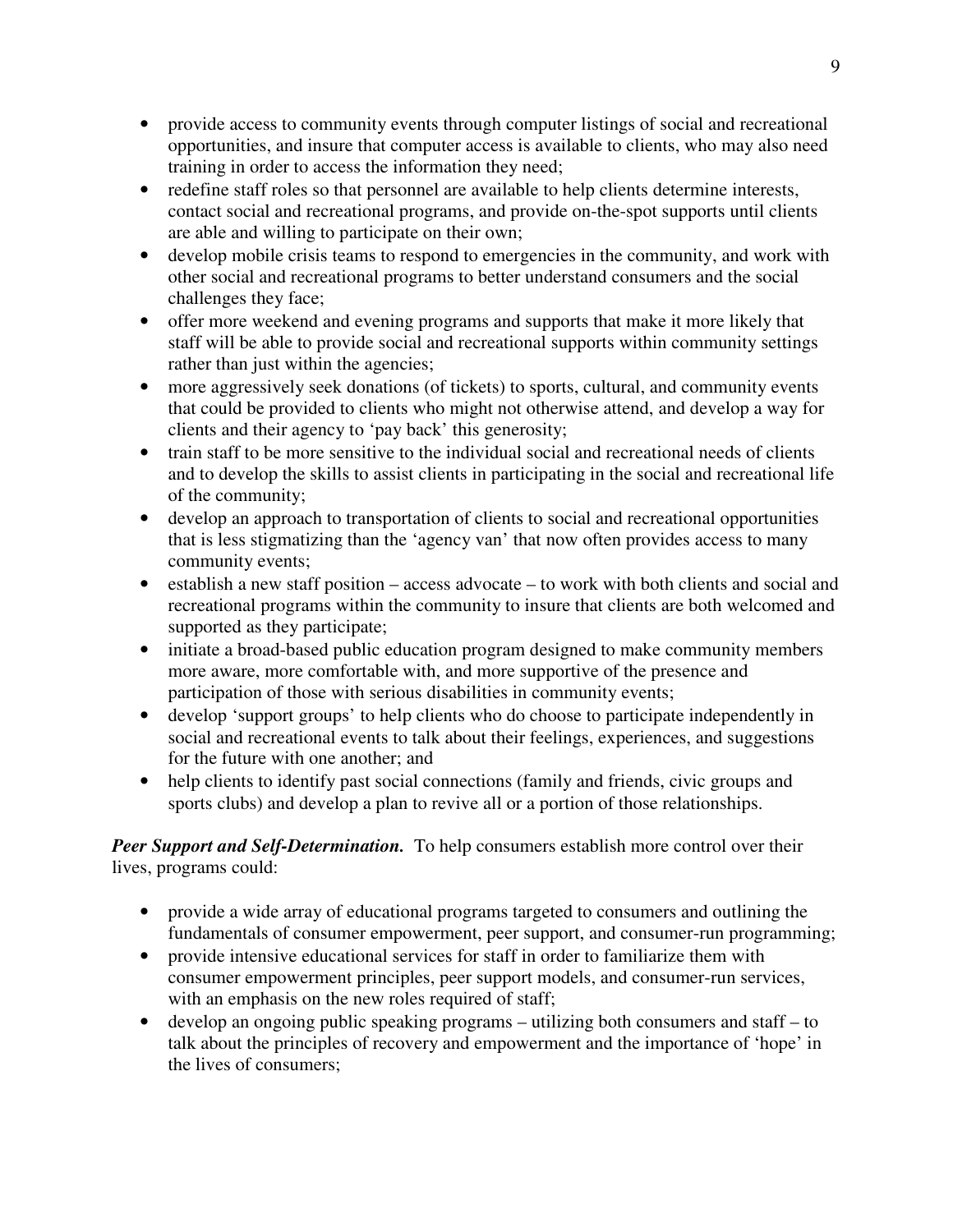- fund 'peer advocacy' and 'consumer-run' programs within residential, vocational, and social rehabilitation programming, and provide training to consumer staff in their roles and responsibilities;
- offer additional training to staff in making treatment planning a more person-centered, rehabilitation-oriented, and consumer-run process that both clients and staff are committed to; and
- search for grant funding for new programming based on peer support and consumer-run principles, and open traditional agency staffing positions to current and past consumers.

**Spirituality.** To assist those with mental illness who wish to deepen their spiritual lives and religious affiliations, programs could:

- work with local religious groups both pastoral and lay persons to insure a welcoming response to new congregants and to offer whatever support congregations may require;
- develop 'mentor' programs within area congregations in which an individual in the congregation goes out of his or her way to welcome and support new congregants with MH, MR, or DD issues;
- develop staff training programs internally to help existing staff become more comfortable in working with clients around their spiritual needs and referring them to appropriate community resources; and
- research and contact existing programs of congregation/consumer programming to serve as a model for their own activities in this regard, and bring in the consumer and congregational leaders of such programs to provide technical assistance.

*Social Roles.* To help service consumers to develop an array of valued social roles for themselves, programs could:

- help consumers re-establish or repair past relationships with family members, friends, employers, etc. – by identifying issues, providing personal support throughout the process, and recommending actions along the way;
- provide training in diversity to staff and clients in order to broaden each participants readiness to establish meaningful relationships across traditional social barriers; and
- help clients develop new social roles for themselves by exploring possibilities, develop new relationship skills, and initiate new relationships within the context of staff support.

### **Action, Risk Management, and Evaluation**

It should be noted that the meeting also set aside time to talk about three over-arching issues in pursuing an action agenda.

*Developing an Action Agenda: From Strategies to Support.* These strategies that are recommended here – cutting across many key dimensions of consumer life – cannot be considered comprehensive, but do provide a way for programs to consider the variety of initiatives they can undertake (on their own, in alliance with other agencies, and with or without financial support, and in close cooperation with consumers and consumer groups) to strengthen the connections between their clients and their communities. However, the group felt strongly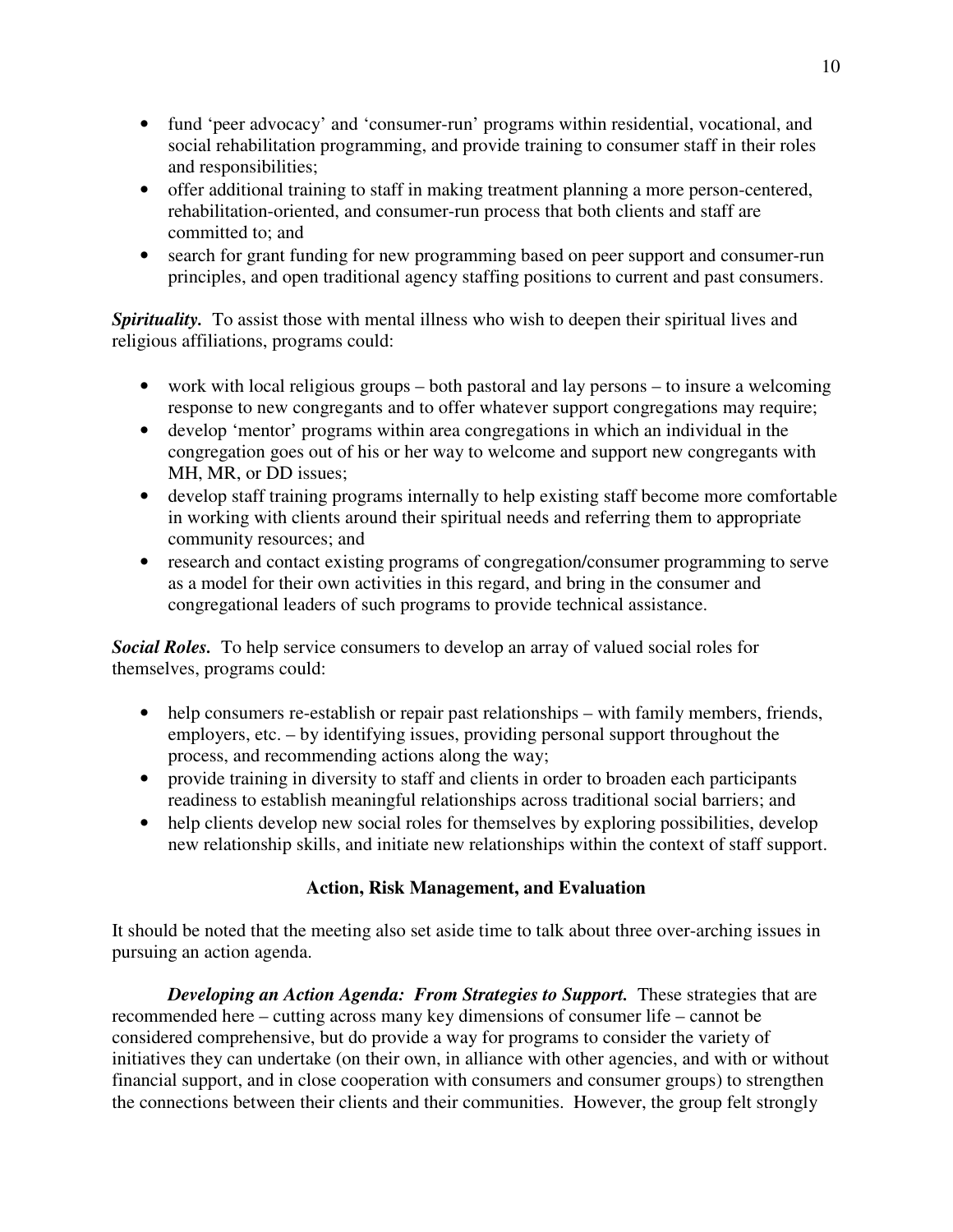that identification of strategies was not sufficient: at some point, they argued, both the alliance of agencies and the individual units of that alliance needed to develop an unambiguous 'action agenda' – including the development of a consumer/staff consensus on priority areas for development - that permitted real progress to be made in supporting community integration.

*Acknowledging Risk and Building in Risk Management.* Part of the overall program included a presentation by a consultant to the process – John Rose – who talked with the group about their perception of the risks entailed in encouraging consumers to pursue a greater degree of presence and participation in the community across several life domains: while the risks identified (e.g., de-stabilization or re-hospitalization; a loss of SSI/SSDI support for those who return to work; the challenge to supportive emotional relationships for consumers seeking a greater degree of independence from their families; etc.) are quite real and often profound, Mr. Rose argued that such risks were important opportunities for client growth – but only in those circumstances in which the risks could be identified and evaluated so that clients and staff together could plan and implement responsive support strategies to minimize the impacts of those risks. A more complete description of the Risk Management approach discussed by the group is attached to this report.

*Assessing Community Integration Outcomes.* Also attached to this report is a paper from the UPENN Collaborative on Community Integration that provides a helpful overview of potential strategies that can be used to measure community participation for mental health, mental retardation, and developmental disability populations. The group felt that additional work might be done in developing both baseline measures of the level of community participation at present – for both individual clients and client groups – and then periodically assessing the success of the strategies implemented in promoting still greater degrees of community integration. The UPENN materials approach the issues from the vantage point of several of the key dimensions in which the group developed strategy recommendations – providing a periodic opportunity to assess those individual areas in which substantial progress may have been made as well as those areas in which system efforts might profitably be increased.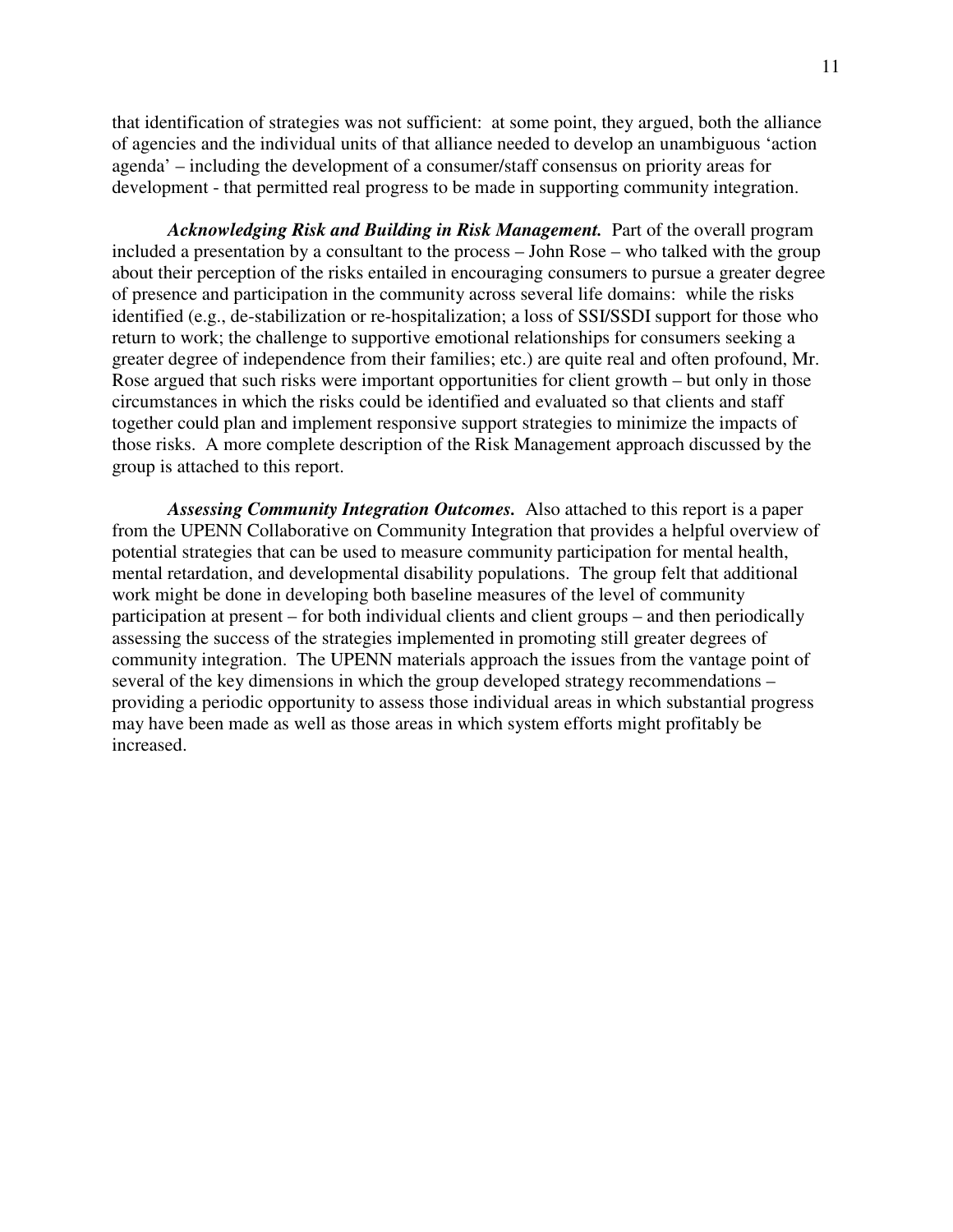

# **Individual Risk Management Planning (IRMP)**

**John Rose – Vice President for Risk Management Irwin Siegel Agency** 

 In addition to the earlier mentioned barriers to community integration, there is an underlying concern from providers regarding liability should an individual being supported suffer harm while experiencing opportunities of greater interdependence.

 Community participation requires active and meaningful engagement of the various community domains, which include citizenship, education, employment, housing, recreation, spirituality and social roles. There is an inherent risk in most everything we do in our lives, this should not exclude us from participating, but rather ensure that we properly plan to mitigate harm that can be associated with the various domains and life activities.

 IRMP is a process that is solely based on an individual's abilities and goals; it is a balancing of risk and reward. IRMP is about finding the balance in keeping people safe while promoting personal independence and self-determination. It is essential to create an environment that provides effective and appropriate safeguards and support, distinguishing between reasonable and unreasonable risks. This will require professional judgment and the guidance of practice standards.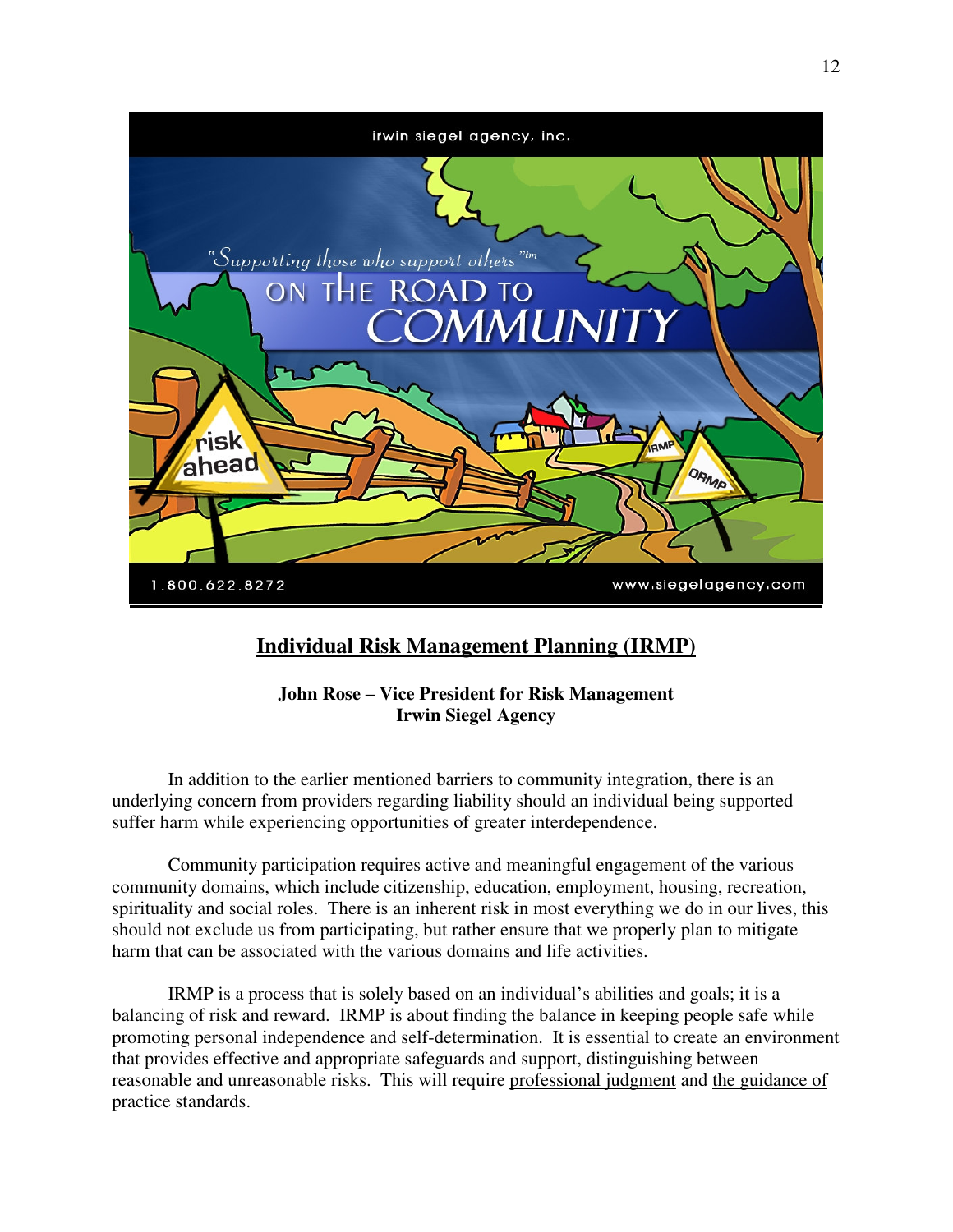- $\bullet$  No one should be in a potentially or blatantly risky, exploitative or abusive situation as a matter of "personal choice".
- Developing a plan of support requires the individual and those who know him/her best, to be given the opportunity to provide input.

### **Guiding Principles for Risk Management**

- Risk management should emphasize safeguards and strategies that will address issues and create situations where risk is managed and reasonable, whenever possible.
- A risk management system must be based upon a clear process for identifying unreasonable risk.
- The process of identifying and addressing unreasonable risk should be respectful of an individual's right while responsibly addressing questions of competency and capacity to make choices.
- The determination of who is at risk should involve, among others, those who know the individual best. It should also be based on professional/clinical assessments, when indicated and an understanding of any cultural and linguistic issues. Risk management should be integrated with the ISP process.
- A risk management system must weigh the capacity of an individual to make informed choices and to learn from those choices with the necessity of assisting an individual to be safe.
- Those making determinations about responsive courses of action must have timely access to clinical, legal and administrative consultation and have access to individuals/groups with relevant training/expertise.
- The risk management system must include ongoing oversight and monitoring activities, based on accurate data and focused on promoting institutional learning.

The process is inclusive of *four components* (identifying, evaluation, treatment & monitoring) that are incorporated in the development of an individual's support Plan (ISP, IEP, IHP, ICP, etc.).

 Identification attempts to identify where risk exposure exists based on what the individual's interest and activities may expose them to. There are assessment tools and checklists (ISA-Risk Analysis and Planning Tool and AAMR-SIS) that can help in identifying where needed supports are required in the development of the ISP. The next step is evaluation. Is the risk identified one of a frequent nature and what is the severity of the risk? Frequency includes looking at risks and whether they could be occurring rarely, reasonably, monthly, weekly or daily. Severity includes looking at the degree of risk either being an inconvenience or having an impact on placement, to health and safety or eminent and likely harm or even death. Treatment is the actual implementation of a specific practice or protocol that is intended to mitigate any risk potential. This may include but not be limited to, staff or consumer training, development of specific administrative action like policies and procedures or installation of some engineering controls. The final and critical component is monitoring. Monitoring evaluates the effectiveness of the plan and implemented treatments. It in effect is the QA of IRMP. It ensures